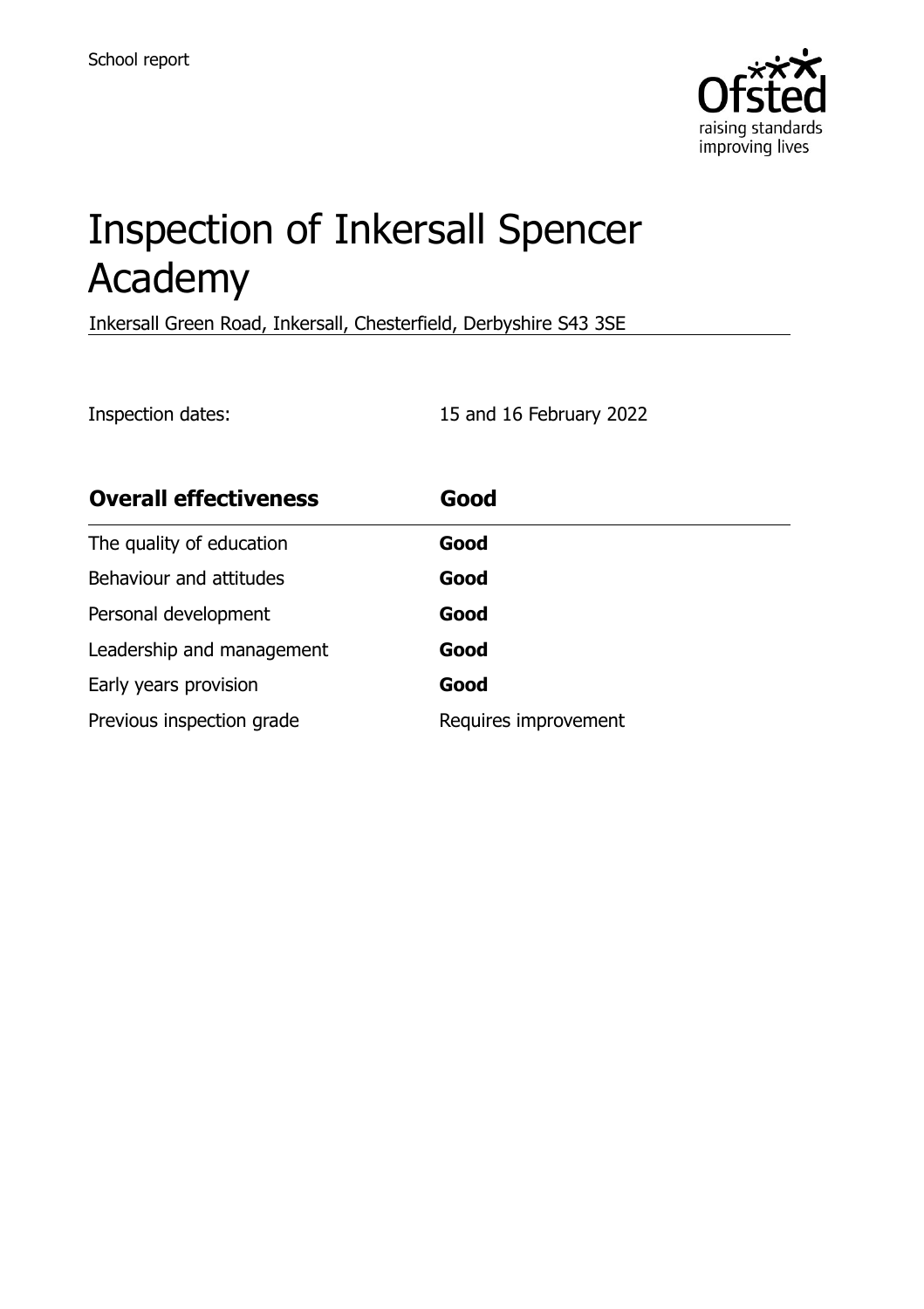

# **What is it like to attend this school?**

This is a rapidly improving school. Pupils say they are happy and feel safe here. They behave well. They enjoy being rewarded by receiving points and certificates in assemblies. Any rare instances of bullying are dealt with promptly. Pupils are enthusiastic. They enjoy school and work hard. Classrooms are busy and purposeful. Staff know pupils and their families well. Pupils who require extra care or support receive it quickly. The 'Thrive' programme helps pupils with social and/or emotional needs.

Pupils and staff alike know the school's SMART values well. These encourage pupils to, for example, succeed, make every day count and be respectful. There are numerous opportunities for pupils to take on extra responsibilities. These include being office assistants, librarians, class ambassadors and members of the school and eco-councils. Staff have high expectations. One pupil said, 'You have to have a go!' The Year 4 'brilliant club' recently visited a university. This helped to raise their aspirations.

Parents and carers are overwhelmingly positive about the school. Typical comments included, 'My children are happy from the moment they enter the school gates' and 'I wouldn't want my child to attend anywhere else.'

#### **What does the school do well and what does it need to do better?**

Leaders have built a well-sequenced 'GROW' curriculum in most subjects. This encourages pupils to be globally aware and develop a sense of wonder and curiosity about their world. In most subjects, leaders have identified the important knowledge that they want pupils to learn and when they want them to learn it. This knowledge 'journey' starts in the early years and ends in Year 6. However, precisely what pupils should learn and when in a small number of subjects is not as clear.

Pupils learn and remember more in mathematics. Teachers follow an ambitious and well thought out mathematics curriculum. For example, pupils in Year 2 enjoyed the challenge of calculating money problems. Staff have good subject knowledge. They are quick to spot pupils' errors or misconceptions. Pupils answer daily 'fluent in 5' mathematics questions which they say help them to recall previous learning. Teachers use end-of-unit tests to identify any mathematical knowledge that they need to revisit.

The teaching of phonics and early reading is a strength. There is a consistent and systematic approach that starts in the early years. Staff know how to teach phonics well. They ensure that pupils' reading books match the sounds that they are learning. These books are at the correct level of challenge. Pupils use their phonics skills to try and decode any unfamiliar words. Frequent and accurate assessments mean that pupils who need extra help get it quickly. Pupils enjoy using the well-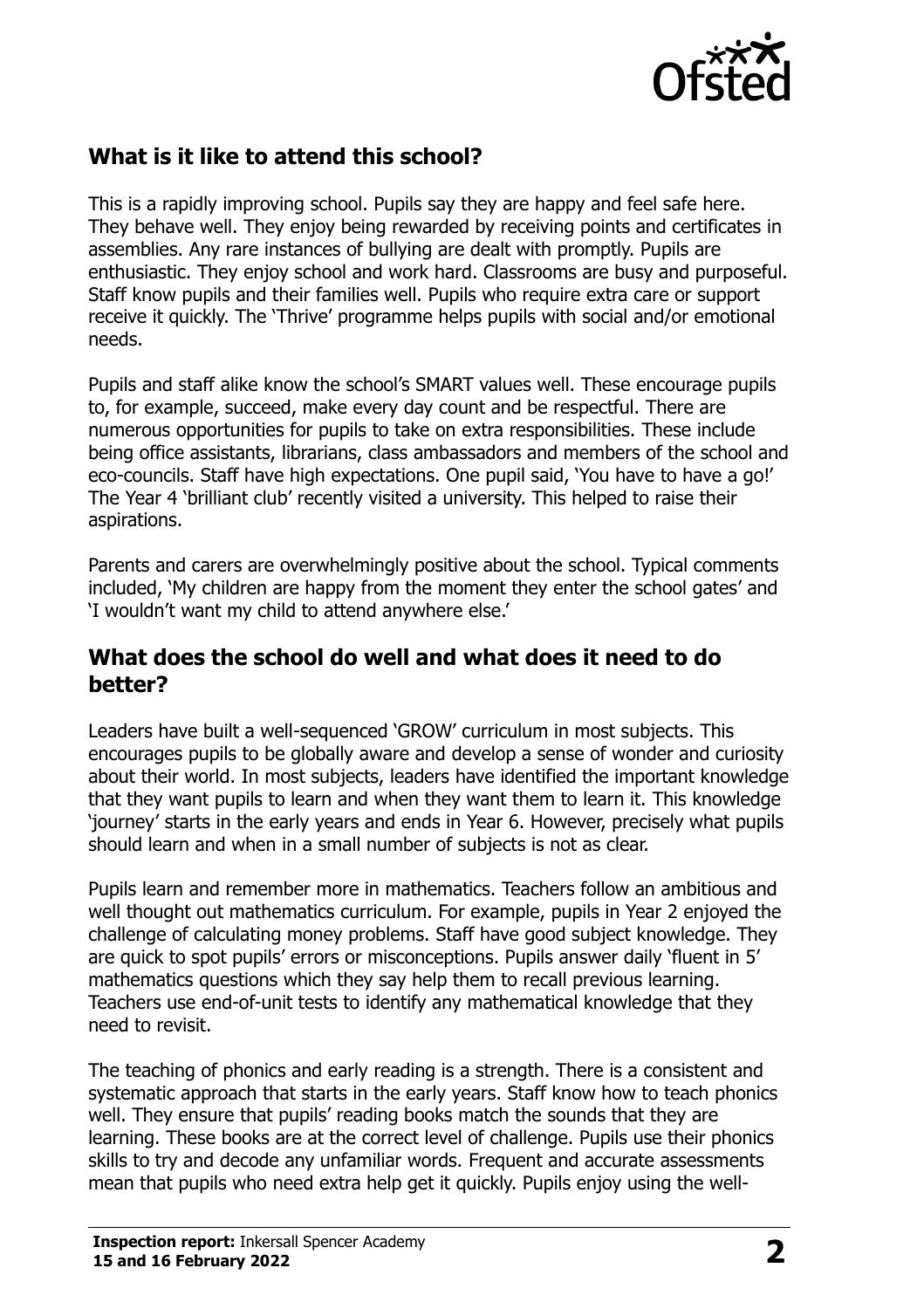

stocked and inviting library. Older, more confident readers say that there is a good range of challenging books for them to choose from.

There is a range of activities to promote pupils' talents and interests. These include sport, singing and art clubs. There are residential trips for pupils in Years 2, 4 and 6. These overnight visits help to improve pupils' confidence and self-esteem. Pupils are being prepared well for life in modern Britain. They know about different faiths and cultures and that families are diverse. One pupil remarked that, 'Diversity is what makes us unique. It is important for us to study it.' Pupils have an age-appropriate understanding of sex and relationships education.

Leaders identify pupils with special educational needs and/or disabilities (SEND) promptly. Staff frequently review and update pupils' improvement plans. Parents contribute to this process. These plans ensure that pupils with SEND can access the full curriculum and progress through it well. Staff have received effective training. There are strong links with outside agencies. These include the behaviour support team and an educational psychologist.

Children in the early years get off to a good start. The curriculum is designed well to ensure that the children receive the knowledge and skills they need. There are many opportunities for children to develop their knowledge of numbers and writing. Children improve their physical skills in the spacious and well-resourced outside area. They maintain their concentration on a wide selection of appropriate activities. Relationships are warm and positive between adults and children.

Senior leaders have an accurate view of the school's strengths and weaknesses. They are focusing on, and rapidly improving, the right things. The knowledgeable and effective governing body challenges leaders effectively.

Staff say that leaders are sensitive to their well-being and to their workload.

# **Safeguarding**

The arrangements for safeguarding are effective.

Leaders and staff have received up-to-date safeguarding training. They are knowledgeable about peer-on-peer abuse and county lines drug trafficking. Staff know the potential signs of abuse, neglect or exploitation to look for. They know what to do if they have a concern about a pupil or an adult working at the school. Leaders keep appropriate safeguarding records. They are tenacious in seeking outside support for the pupils and families who need it.

#### **What does the school need to do to improve?**

#### **(Information for the school and appropriate authority)**

■ In the majority of subjects, leaders have identified the knowledge they want pupils to learn and when. In some subjects, this is not as clear. Teachers do not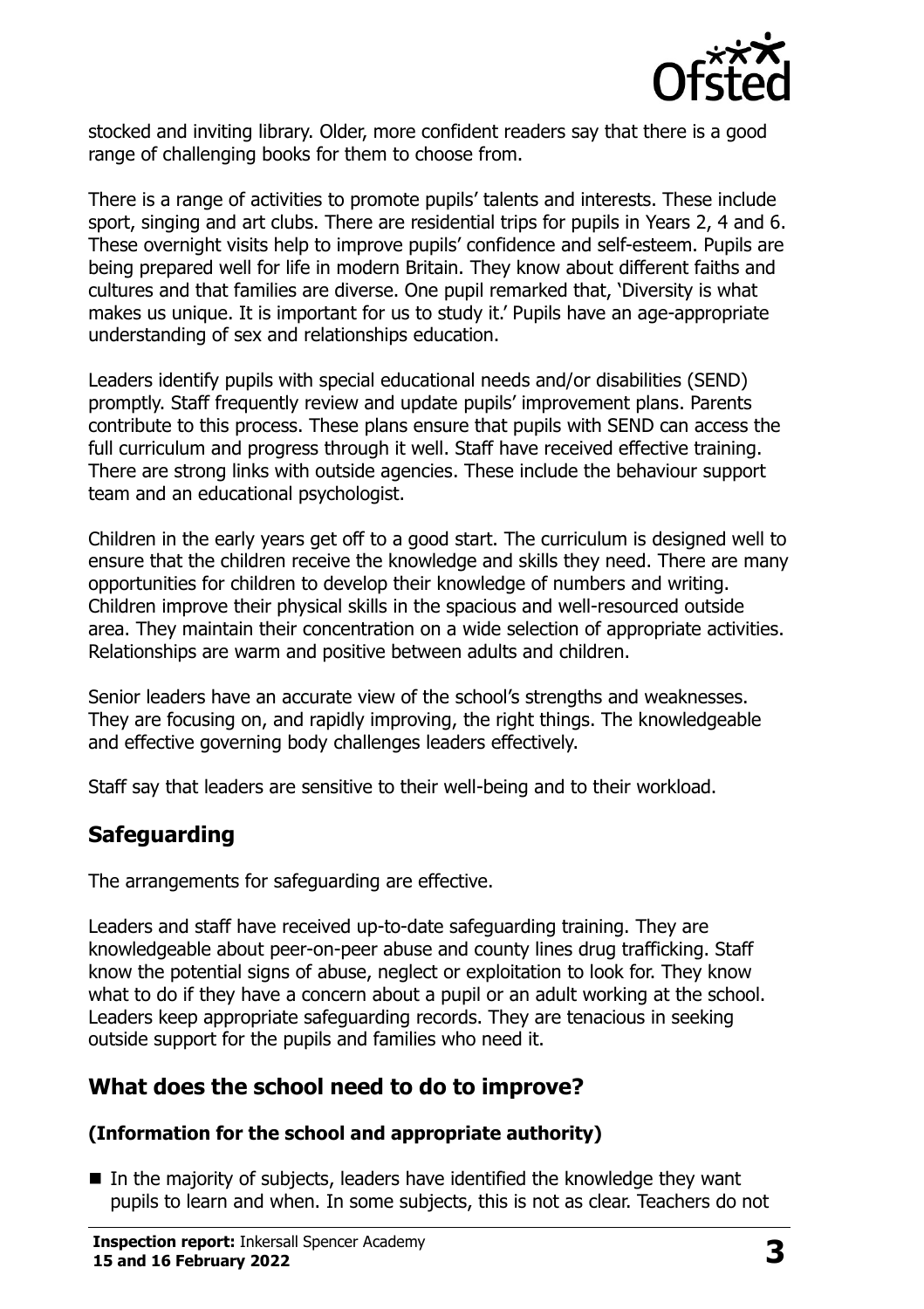

know precisely what should be taught. Leaders should ensure that teachers know the exact content leaders want pupils to learn, so that pupils know and remember more.

### **How can I feed back my views?**

You can use [Ofsted Parent View](http://parentview.ofsted.gov.uk/) to give Ofsted your opinion on your child's school, or to find out what other parents and carers think. We use information from Ofsted Parent View when deciding which schools to inspect, when to inspect them and as part of their inspection.

The Department for Education has further quidance on how to complain about a school.

If you are the school and you are not happy with the inspection or the report, you can [complain to Ofsted.](http://www.gov.uk/complain-ofsted-report)

### **Further information**

You can search for [published performance information](http://www.compare-school-performance.service.gov.uk/) about the school.

In the report, '[disadvantaged pupils](http://www.gov.uk/guidance/pupil-premium-information-for-schools-and-alternative-provision-settings)' refers to those pupils who attract government pupil premium funding: pupils claiming free school meals at any point in the last six years and pupils in care or who left care through adoption or another formal route.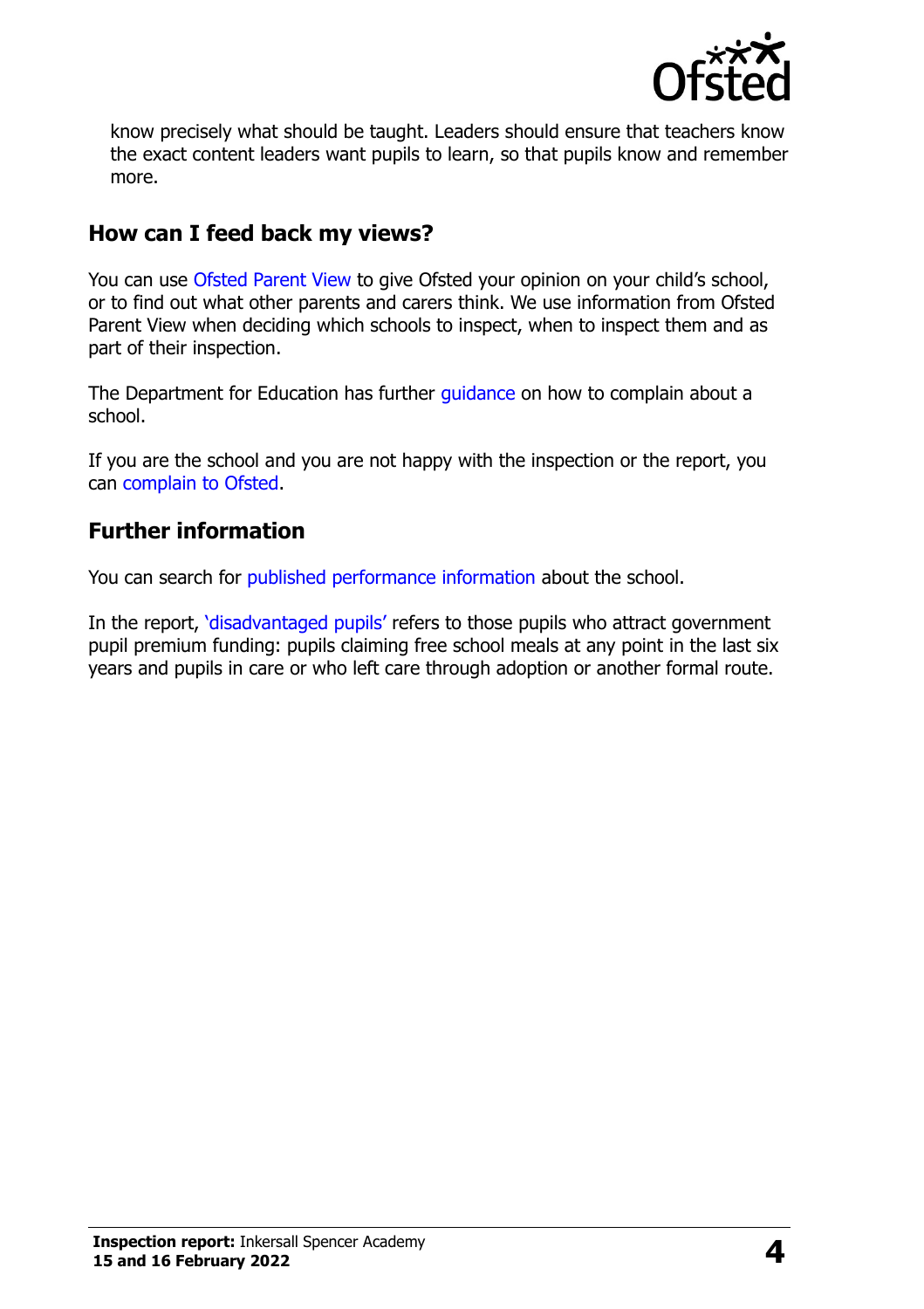

## **School details**

| Unique reference number             | 142043                                                                |
|-------------------------------------|-----------------------------------------------------------------------|
| <b>Local authority</b>              | Derbyshire                                                            |
| <b>Inspection number</b>            | 10211653                                                              |
| <b>Type of school</b>               | Primary                                                               |
| <b>School category</b>              | Academy sponsor-led                                                   |
| Age range of pupils                 | 3 to 11                                                               |
| <b>Gender of pupils</b>             | Mixed                                                                 |
| Number of pupils on the school roll | 367                                                                   |
| <b>Appropriate authority</b>        | The governing body                                                    |
| <b>Chair of governing body</b>      | Nicole Browne                                                         |
| <b>Principal</b>                    | Sarah Allison                                                         |
| <b>Website</b>                      | www.inkersallprimary.co.uk                                            |
| Date of previous inspection         | 24-25 April 2018, under section 5 of the<br><b>Education Act 2005</b> |

# **Information about this school**

- The principal took up the role in March 2020.
- $\blacksquare$  The governing body has undergone significant change since the previous inspection. There is a new chair and vice-chair. A number of new governors have joined since the previous inspection.
- The school does not use the services of any alternative providers.

#### **Information about this inspection**

- The inspectors carried out this inspection under section 5 of the Education Act 2005.
- This was the first routine inspection the school received since the COVID-19 pandemic began. Inspectors discussed the impact of the pandemic with leaders and have taken that into account in their evaluation of the school.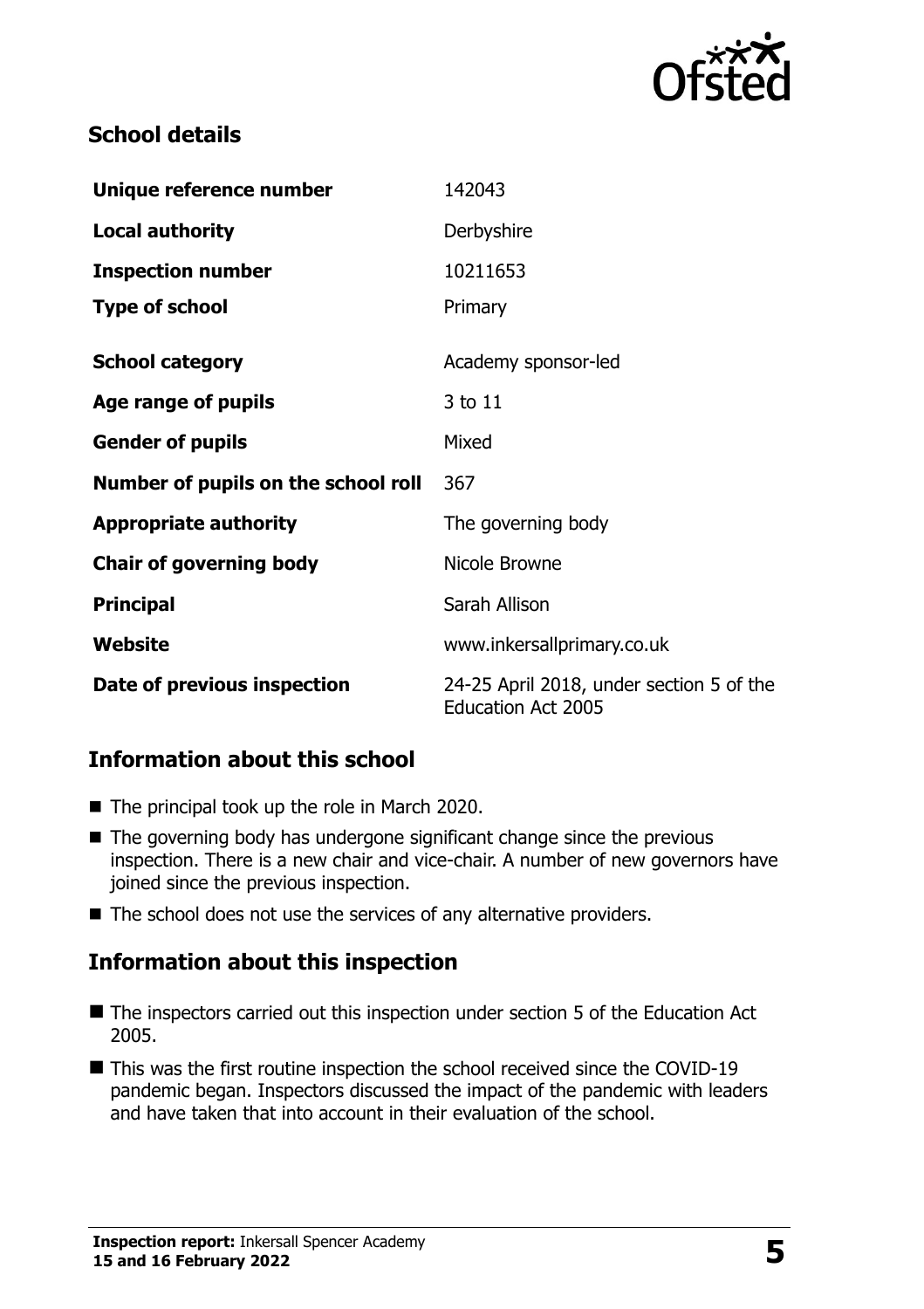

- Inspectors held various meetings with the principal and other leaders. The lead inspector met four members of the governing body, including the chair, and with four representatives from the trust.
- **Inspectors carried out deep dives in these subjects: phonics and early reading;** English; mathematics; history; and art. For each deep dive, inspectors met with subject leaders, looked at curriculum plans, visited a sample of lessons, spoke to teachers, spoke to some pupils about their learning and looked at samples of pupils' work.
- An inspector looked at curriculum plans and spoke with leaders about some other subjects. The lead inspector listened to pupils read from key stage 1 and Year 3.
- To inspect safeguarding, the lead inspector checked the single central record. Inspectors checked staff knowledge of the school's safeguarding procedures. Safeguarding records were scrutinised.
- Inspectors considered the responses to Ofsted's parent and staff questionnaires.

#### **Inspection team**

| Peter Stonier, lead inspector | Her Majesty's Inspector |
|-------------------------------|-------------------------|
| <b>Chris Stevens</b>          | Her Majesty's Inspector |
| Vic Wilkinson                 | Her Majesty's Inspector |